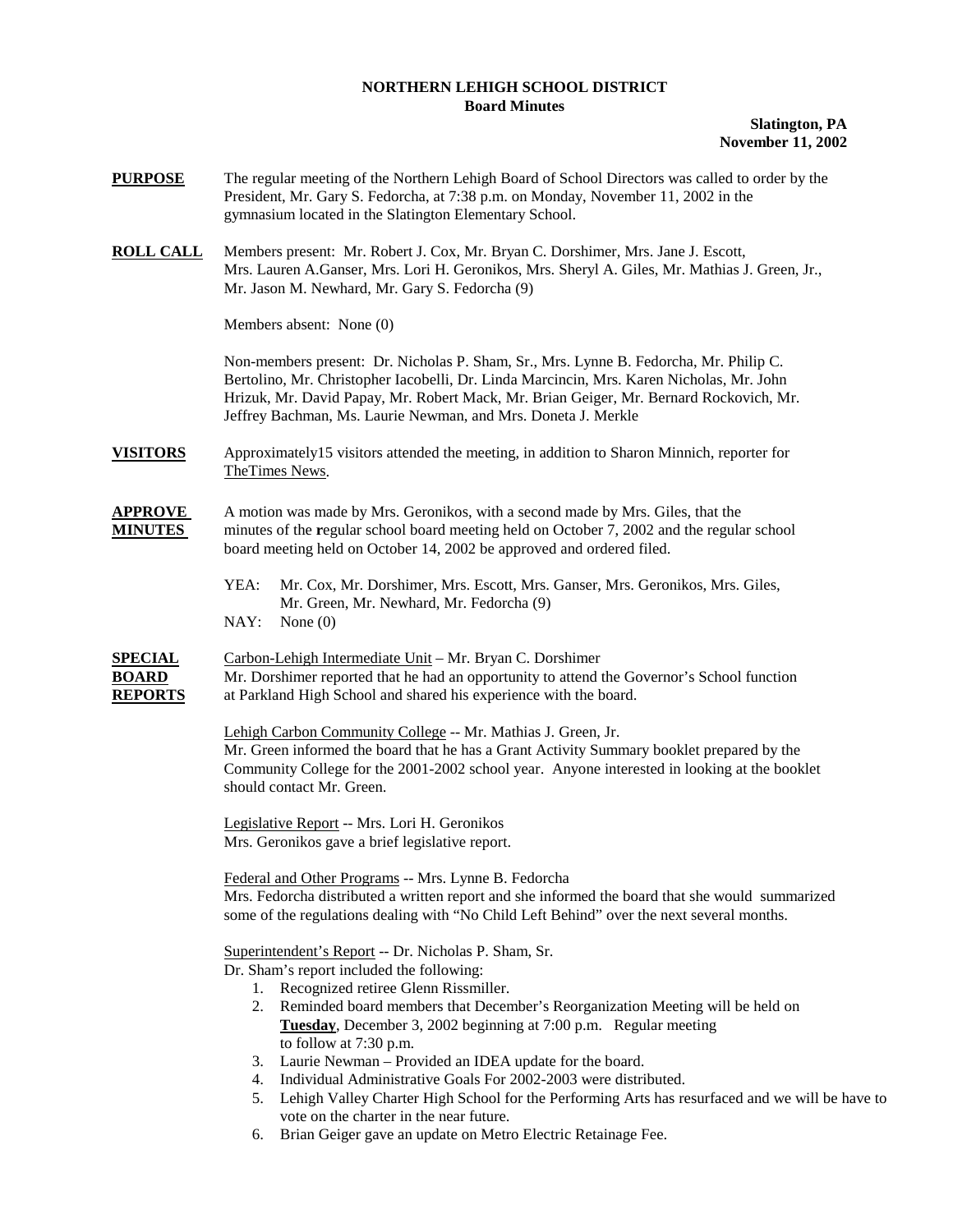| Executive<br>Session                                 | An Executive Work Session was held at 6:00 p.m. preceding the meeting to discuss<br>negotiations and personnel issues. There was another executive session after the meeting to discuss<br>negotiations and personnel issues.                                                                                                                                                                                                                                                                                                         |  |  |  |
|------------------------------------------------------|---------------------------------------------------------------------------------------------------------------------------------------------------------------------------------------------------------------------------------------------------------------------------------------------------------------------------------------------------------------------------------------------------------------------------------------------------------------------------------------------------------------------------------------|--|--|--|
| <b>PERSONNEL</b>                                     | A motion was made by Mrs. Giles, with a second made by Mrs. Escott, that the Board of<br>Education approve the following items listed under Personnel:                                                                                                                                                                                                                                                                                                                                                                                |  |  |  |
| Adjust<br>Effective<br>Date For<br>Carleen<br>Binder | Approve to adjust the effective date for the Temporary Vacancy Replacement<br>assignment of Carleen Binder to on or about January 13, 2003. She was previously<br>approved on October 7, 2002 to begin her Temporary Vacancy Replacement kindergarten<br>teacher assignment in the Slatington Elementary School on December 3, 2002. She will be a<br>day-by-day substitute teacher from December 3, 2002 until on or about January 13, 2003.<br>The termination date of this assignment remains the same, on or about June 16, 2003. |  |  |  |
| Substitutes<br>Instructional                         | Approve the following substitute teacher for the 2002-2003 school year at the substitute<br>teacher rates of \$70.00 for 1-10 non-consecutive days; \$80.00 for 11-20 non-consecutive<br>days; and $$90.00$ for $21+$ non-consecutive days:                                                                                                                                                                                                                                                                                           |  |  |  |
|                                                      | George Diehl, Jr. - Health and Physical Education                                                                                                                                                                                                                                                                                                                                                                                                                                                                                     |  |  |  |
| Appointment                                          | Patricia Ingles<br>Assignment:<br>One-On-One Special Education Aide<br>Slatington Elementary School - Grade 2<br>New Position - IDEA Funded                                                                                                                                                                                                                                                                                                                                                                                           |  |  |  |
|                                                      | Salary:<br>\$8.64 Per Hour/6 1/2 Hours Per Day/5 Days Per Week<br><b>Effective Date:</b><br>November 11, 2002<br>*She will serve a 60-Day probationary period.                                                                                                                                                                                                                                                                                                                                                                        |  |  |  |
| Employ<br>Translators/<br>Interpreters               | Approve to authorize the administration to employ translators/interpreters<br>for Limited English Proficient families residing in the Northern Lehigh School District at the<br>hourly homebound rate.                                                                                                                                                                                                                                                                                                                                |  |  |  |
|                                                      | YEA:<br>Mr. Cox, Mr. Dorshimer, Mrs. Escott, Mrs. Ganser, Mrs. Geronikos, Mrs. Giles,<br>Mr. Green, Mr. Newhard, Mr. Fedorcha (9)<br>NAY:<br>None $(0)$                                                                                                                                                                                                                                                                                                                                                                               |  |  |  |
| <b>POLICY</b>                                        | A motion was made by Mr. Green, with a second made by Mr. Dorshimer, that the Board of Education<br>approve the following policy items:                                                                                                                                                                                                                                                                                                                                                                                               |  |  |  |
| Conferences                                          | Approve the request of Janet Bashore to attend an Applebaum Conference in Allentown on<br>January 8, 2003. Expenses for this conference include \$150.00 for registration plus the cost of a<br>substitute for one day and has been approved by the district's Continuing Professional Education<br>Committee.                                                                                                                                                                                                                        |  |  |  |
| <b>NLHS</b> Student<br>Activities<br>Statement       | Approve the Northern Lehigh High School Student Activities Account statement for the month of<br>October 2002.                                                                                                                                                                                                                                                                                                                                                                                                                        |  |  |  |
| NL Athletic<br>Fund Financial<br>Report              | Approve the Northern Lehigh Athletic Fund financial report for July 1, 20022 through<br>October 31, 2002.                                                                                                                                                                                                                                                                                                                                                                                                                             |  |  |  |
| <b>NL</b> Sports<br>Account<br>Financial             | Approve the Northern Lehigh Sports Account financial report for July 1, 2002<br>through October 31, 2002.                                                                                                                                                                                                                                                                                                                                                                                                                             |  |  |  |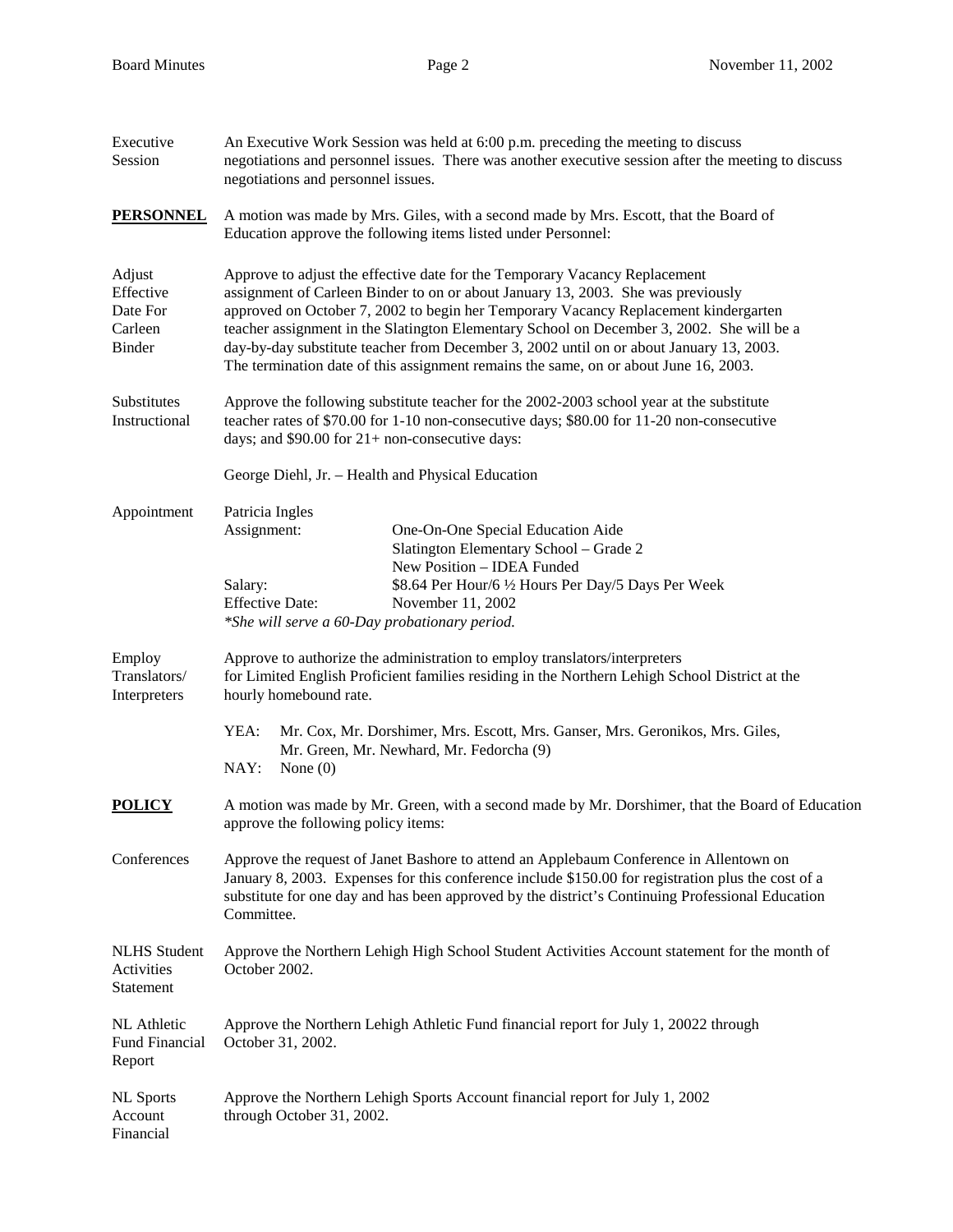Report

| <b>POLICY</b><br>(Con't.)<br>Homebound<br>Instruction                 | Grant homebound instruction for a tenth grade student, Student No. 05-67500, for five hours per<br>week, effective December 9, 2002 and terminating on March 26, 2003.                                                                                                                                                                 |                                                                                                                                                                                                                                                                                                                                                                                                                                                                                                                                                                                                                                                                                                                                                                                                                                                                                                                                                      |  |  |
|-----------------------------------------------------------------------|----------------------------------------------------------------------------------------------------------------------------------------------------------------------------------------------------------------------------------------------------------------------------------------------------------------------------------------|------------------------------------------------------------------------------------------------------------------------------------------------------------------------------------------------------------------------------------------------------------------------------------------------------------------------------------------------------------------------------------------------------------------------------------------------------------------------------------------------------------------------------------------------------------------------------------------------------------------------------------------------------------------------------------------------------------------------------------------------------------------------------------------------------------------------------------------------------------------------------------------------------------------------------------------------------|--|--|
| Agreement Of<br>Sponsorship                                           | Approve the Agreement of Sponsorship to Attend Another Pennsylvania<br>Community College for Kate Walden, in accordance with the guidelines established under<br>Policy#912. Beginning in the Fall of 2002 she will be a fulltime student at Northampton<br>County Community College to pursue her course of study in Interior Design. |                                                                                                                                                                                                                                                                                                                                                                                                                                                                                                                                                                                                                                                                                                                                                                                                                                                                                                                                                      |  |  |
|                                                                       | YEA:<br>NAY:<br>None $(0)$                                                                                                                                                                                                                                                                                                             | Mr. Cox, Mr. Dorshimer, Mrs. Escott, Mrs. Ganser, Mrs. Geronikos, Mrs. Giles,<br>Mr. Green, Mr. Newhard, Mr. Fedorcha (9)                                                                                                                                                                                                                                                                                                                                                                                                                                                                                                                                                                                                                                                                                                                                                                                                                            |  |  |
| <b>CURRIC-</b><br><b>ULUM AND</b><br><b>INSTRUCT-</b><br><b>ION</b>   |                                                                                                                                                                                                                                                                                                                                        | A motion was made by Mr. Newhard, with a second made by Mrs. Ganser, that the Board of<br>Education approve the recommendation of the Community Relations Committee to have the<br>Northern Lehigh School District assume the responsibility from the Northern Lehigh Future Focus<br>to offer a GED Program for 2002-2003. Future Focus will fund this program during the current<br>year. Classes are scheduled to begin on November 7, 2002 and will be held in the Slatington<br>Elementary School on a Tuesday and Thursday evening from 6:30 to 8:30 p.m. for 14 weeks, with<br>an additional week of simulated testing. Dr. Linda Marcincin will assume the supervision of this<br>program and will work with Future Focus during this current school year. It is further<br>recommended that an approximate amount of \$4000.00 be included in the district's 2003-2004<br>budget to continue this program during the 2003-2004 school year. |  |  |
|                                                                       | ROLL CALL:<br>Motion carried.                                                                                                                                                                                                                                                                                                          | YEA:<br>Mr. Cox, Mrs. Escott, Mrs. Geronikos, Mrs. Giles, Mr. Newhard,<br>Mr. Fedorcha (6)<br>NAY:<br>Mr. Dorshimer, Mrs. Ganser, Mr. Green (3)                                                                                                                                                                                                                                                                                                                                                                                                                                                                                                                                                                                                                                                                                                                                                                                                      |  |  |
| <b>NEW</b><br><b>BUSINESS</b><br>Secretarial/<br>Clerical<br>Salary & |                                                                                                                                                                                                                                                                                                                                        | A motion was made by Mrs. Ganser, with a second made by Mrs. Geronikos, that the Board of<br>approve the Salary and Benefits Agreement between the Northern Lehigh Secretarial/Clerical Staff and<br>the Northern Lehigh School Board, retroactive to July 1, 2002 for three years, 2002-2003, 2003<br>2003, and 2004-2005. (Note: This agreement reflects a 3% salary increase plus<br>years of service increments where applicable for each of these years).                                                                                                                                                                                                                                                                                                                                                                                                                                                                                       |  |  |
| Benefit<br>Agreement                                                  | YEA:<br>NAY:<br><b>ABSTAIN:</b>                                                                                                                                                                                                                                                                                                        | Mr. Cox, Mrs. Escott, Mrs. Ganser, Mrs. Geronikos, Mrs. Giles,<br>Mr. Green, Mr. Newhard, Mr. Fedorcha (8)<br>None $(0)$<br>Mr. Dorshimer (1) Conflict of Interest                                                                                                                                                                                                                                                                                                                                                                                                                                                                                                                                                                                                                                                                                                                                                                                   |  |  |
| Salary &<br><b>Benefits</b><br>Agreement<br>Doneta Merkle             | A motion was made by Mrs. Geronikos, with a second made by Mrs. Giles, that the Board of<br>Education approve a 3% salary increase and all the benefits of the Northern Lehigh Clerical<br>Salary and Benefit Agreement to Mrs. Doneta J. Merkle for the length of the agreement,<br>retroactive to July 1, 2002.                      |                                                                                                                                                                                                                                                                                                                                                                                                                                                                                                                                                                                                                                                                                                                                                                                                                                                                                                                                                      |  |  |
| Amend Motion                                                          |                                                                                                                                                                                                                                                                                                                                        | A motion was made by Mr. Green, with a second made by Mr. Dorshimer, that the Board of<br>Education amend the motion and instead of a 3% increase give Mrs. Merkle the average increase<br>per year as established in the secretarial agreement. (Note: The average increases are $2002-2003 =$<br>$3.361\%$ , $2003-3004 = 3.349\%$ , $2004-2005 = 3.572\%$ ).                                                                                                                                                                                                                                                                                                                                                                                                                                                                                                                                                                                      |  |  |
| Vote On<br>Amendment                                                  | <b>ROLL CALL:</b>                                                                                                                                                                                                                                                                                                                      | YEA: Mrs. Escott, Mrs. Ganser, Mrs. Geronikos, Mrs. Giles, Mr. Green,<br>Mr. Newhard, Mr. Cox, Mr. Fedorcha (8)<br>NAY: Mr. Dorshimer (1)                                                                                                                                                                                                                                                                                                                                                                                                                                                                                                                                                                                                                                                                                                                                                                                                            |  |  |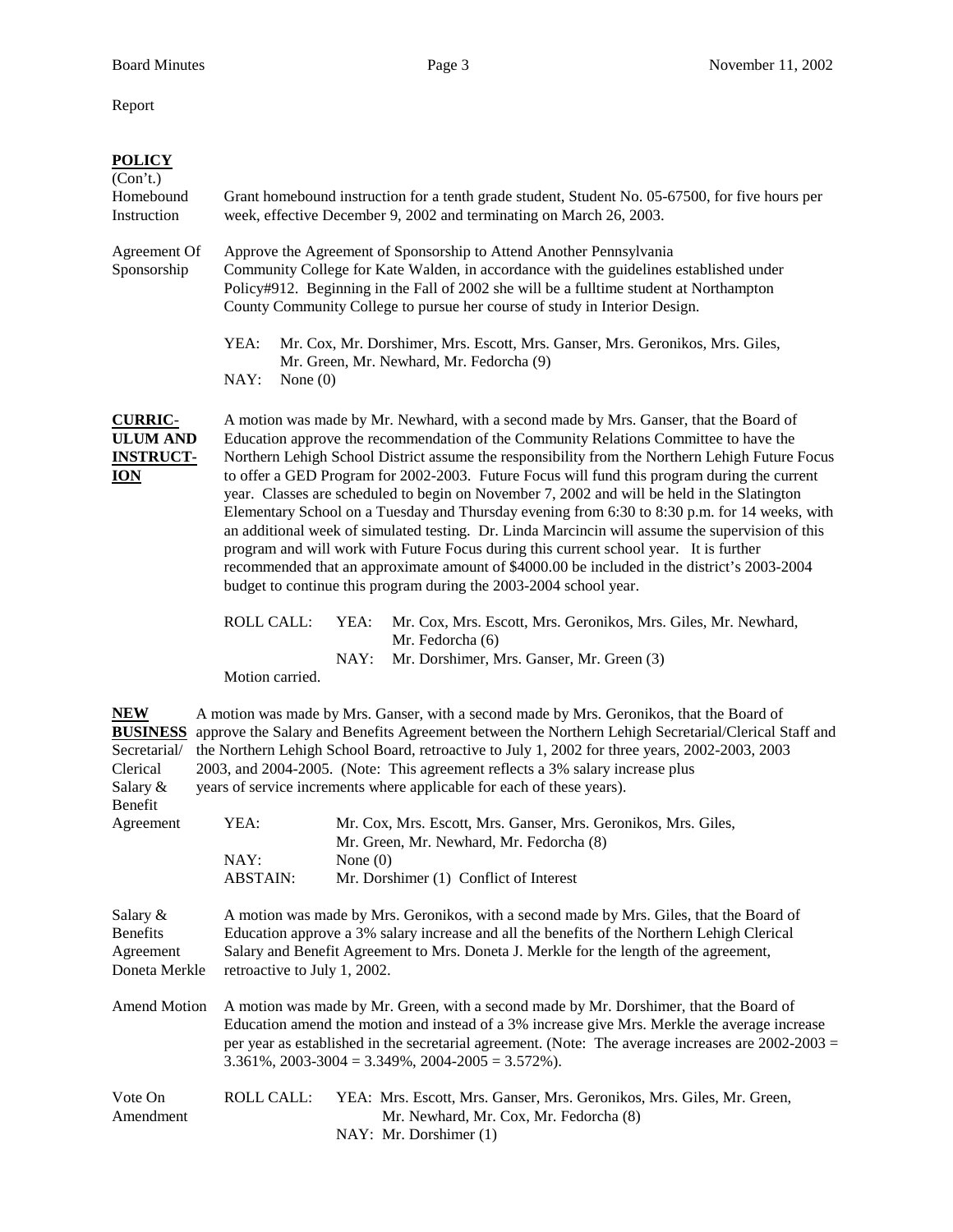Motion carried.

## **POLICY**

| (Con't.)<br>Vote On Main<br>Motion                | YEA:<br>NAY:                                                                                                                                                                                                                                                                                                                                                                                                                                                                                                                                         | Mr. Cox, Mr. Dorshimer, Mrs. Escott, Mrs. Ganser, Mrs. Geronikos, Mrs. Giles,<br>Mr. Green, Mr. Newhard, Mr. Fedorcha (9)<br>None $(0)$ |  |  |  |
|---------------------------------------------------|------------------------------------------------------------------------------------------------------------------------------------------------------------------------------------------------------------------------------------------------------------------------------------------------------------------------------------------------------------------------------------------------------------------------------------------------------------------------------------------------------------------------------------------------------|-----------------------------------------------------------------------------------------------------------------------------------------|--|--|--|
| <b>Board Stipend</b><br>Merkle                    | A motion was made by Mrs. Escott, with a second made by Mrs. Geronikos, that the Board of<br>For Mrs. Doneta Education approve the same salary increases as in the previous motion for Mrs. Doneta<br>Merkle for 2002-2003, 2003-2004, 2004-2005 for her stipend as board secretary, retroactive to<br>July 1, 2002.                                                                                                                                                                                                                                 |                                                                                                                                         |  |  |  |
|                                                   | YEA:<br>NAY:                                                                                                                                                                                                                                                                                                                                                                                                                                                                                                                                         | Mr. Cox, Mr. Dorshimer, Mrs. Escott, Mrs. Ganser, Mrs. Geronikos, Mrs. Giles,<br>Mr. Green, Mr. Newhard, Mr. Fedorcha (9)<br>None $(0)$ |  |  |  |
| <b>FINANCIAL</b>                                  | A motion was made by Mr. Newhard, with a second made by Mr. Dorshimer, that the Board of<br>Education approve the following financial items:                                                                                                                                                                                                                                                                                                                                                                                                         |                                                                                                                                         |  |  |  |
| General Fund<br><b>Bills</b>                      | Approve payment of General Fund bills for the month of October 2002, as presented.                                                                                                                                                                                                                                                                                                                                                                                                                                                                   |                                                                                                                                         |  |  |  |
| Reports<br>(Info Only)                            | All board members received the October 2002 Revenue and Expenditure Reports for the<br>Cafeteria, General, and Capital Reserve Funds.                                                                                                                                                                                                                                                                                                                                                                                                                |                                                                                                                                         |  |  |  |
| Of Walnutport                                     | Refund Borough Approve a \$724.45 refund to Walnutport Borough for an over billing on the 2000-<br>2001 Earned Income Tax Office Billing. This over billing arose due to salary from real estate<br>For Over Billing collection being included in the EIT salary category, and bonding insurance not covering EIT<br>collection.                                                                                                                                                                                                                     |                                                                                                                                         |  |  |  |
| Writ of<br><b>Execution For</b><br>Law<br>Offices | Approve the issuance of a writ of execution for accounts that could not be resolved by<br>Portnoff Law Associates. The writ of execution enables Portnoff Law Associates to bring the<br>property to eventual sheriff sale. This is the most powerful and final measure to effectuate Portnoff<br>payment. Prior to the writ of execution, 5 notices by regular mail and one certified letter have<br>been sent. Furthermore, a sheriff has served the taxpayers and this also has not resulted in<br>payment or agreement to make partial payments. |                                                                                                                                         |  |  |  |
| Baseball<br>Scoreboard                            | Approve the purchase and placement of a baseball score board at the high school<br>baseball field. The Northern Lehigh Baseball Parents will purchase the sign and pay for the<br>installation costs.                                                                                                                                                                                                                                                                                                                                                |                                                                                                                                         |  |  |  |
| <b>Change Orders</b><br>For Middle<br>School Roof | Approve change orders for the repairs done by Hollenbach Construction, Inc. for<br>damages from a leak in the roof at the middle school in accordance with change order G-10 in the<br>amount of $$1,568.00$ and change order R-1 in the amount of $($1,568.00)$ . This request is pending<br>approval of Pennsylvania Department of Education PLANCON I.                                                                                                                                                                                            |                                                                                                                                         |  |  |  |
| 10% Retainage                                     | Metro Electrical Approve the recommendation of the Technology/Buildings and Grounds<br>Committee to continue holding 10% retainage from Metro Electrical Installations.                                                                                                                                                                                                                                                                                                                                                                              |                                                                                                                                         |  |  |  |
|                                                   | YEA:<br>NAY:                                                                                                                                                                                                                                                                                                                                                                                                                                                                                                                                         | Mr. Cox, Mr. Dorshimer, Mrs. Escott, Mrs. Ganser, Mrs. Geronikos, Mrs. Giles,<br>Mr. Green, Mr. Newhard, Mr. Fedorcha (9)<br>None $(0)$ |  |  |  |